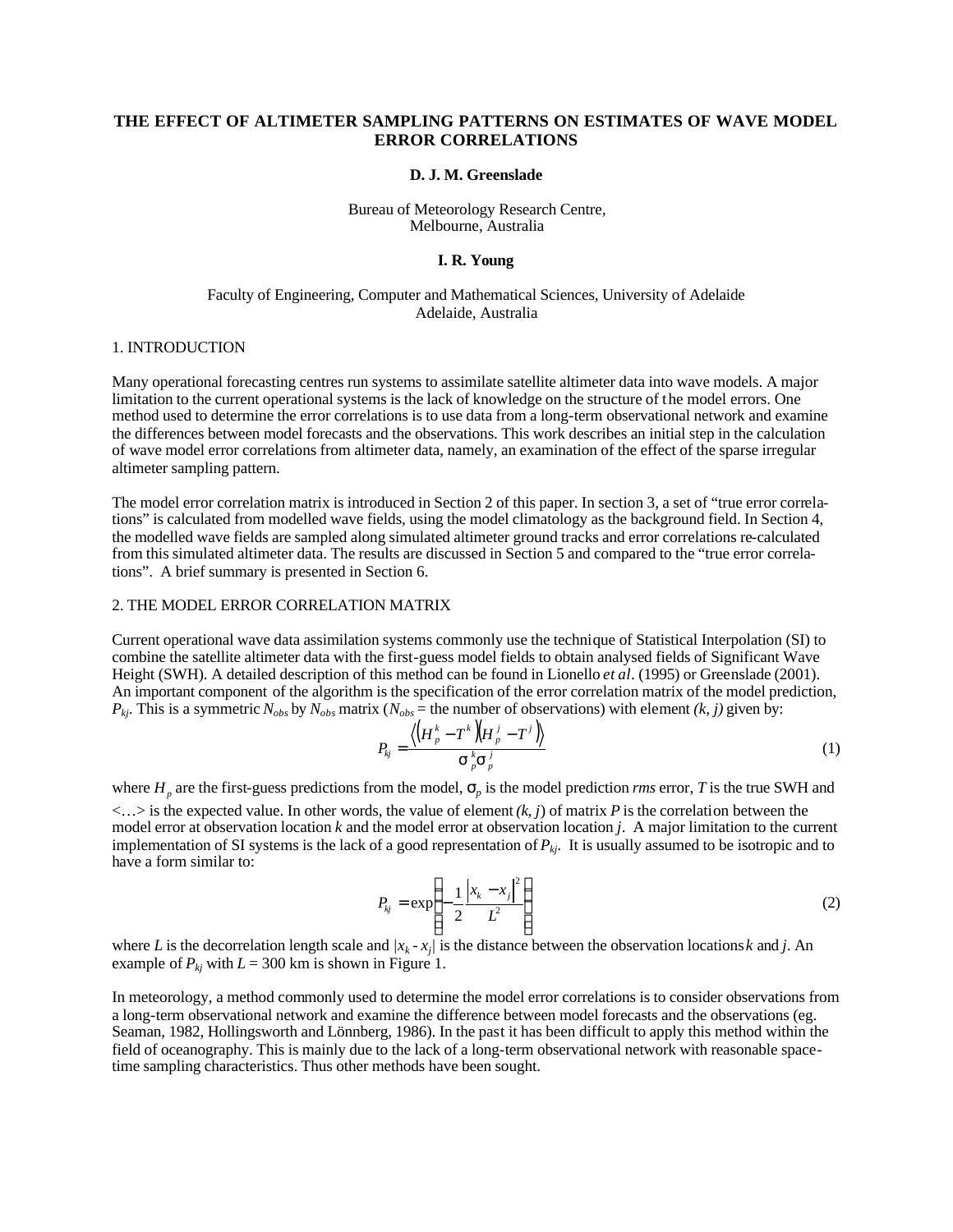

**Figure 1. An example of a typical function used for background error correlations.**

An alternative method to estimate  $P_{kj}$  is to examine the difference between model analyses and model forecasts, ie, assume that the model analysis is the truth. Voorrips et *al*. (1997) apply this method to an ocean wave model and estimate the spatial correlation structure of the forecast error by considering differences between the model forecast at 24 hours and the model analysis. In this case, the analysis was a model run using analysed wind fields, ie, no wave data are assimilated.

The advantage of this method is that there is "data" at all model gridpoints and so it is possible to obtain information on correlations in all directions. However, a major disadvantage of this method is that there is a heavy reliance on the ability of the wave model to provide high quality model analyses to be used as the "truth". This could cause problems in several ways. Even if no wave data assimilation is used in the determination of the model analysis, the analysed SWH may be corrupted by the use of imposed correlation length scales in the assimilation process within the atmospheric model which is used to provide wind fields to the wave model. In addition, it is quite possible that the spatial structure of the errors in the model forecast is similar to the spatial structure of errors in the model analysis, which would result in inaccurate error correlations.

The ultimate aim of this work is to determine error correlations via the first method described above, ie, by considering the differences between model forecasts and observations. Highest quality wave observations generally come from wave-rider buoys or platforms which are fixed in space. However, the spatial distribution of buoys is extremely poor - for practical reasons they are generally located in coastal regions - and so it is difficult to obtain any information on the spatial error correlation structure from buoy data. Satellite altimeters, however, now provide a comprehensive global long-term network of wave observations, which can be used to determine *Pkj*.

In this paper, the ability of a typical altimeter sampling pattern to obtain estimates of model error correlations is examined. This is achieved by first calculating "error correlations" from modelled wave fields. These are considered to be the "true" error correlations. The modelled wave fields are then sampled along simulated altimeter ground tracks, error correlations are re-calculated from this simulated altimeter data and the results are compared to the "true" error correlations.

Equation (1) can be expressed as the spatial error correlation between two points, *j* and *k*, ie, (Daley, 1991)

$$
R_{jk} = \frac{\left(O_j - B_j\right)\left(O_k - B_k\right)}{\sqrt{\left(O_j - B_j\right)^2}\left(O_k - B_k\right)^2} = \mathbf{r}\left(r, \mathbf{q}\right)
$$
\n(3)

where *r* is the error correlation as a function of great circle distance, *r,* and angle, *q*, the overbar represents a timeaverage,  $O_i$  are "observations" and  $B_i$  represent the background values. The actual fields used for these variables depend on the method that is being used to determine the error correlations.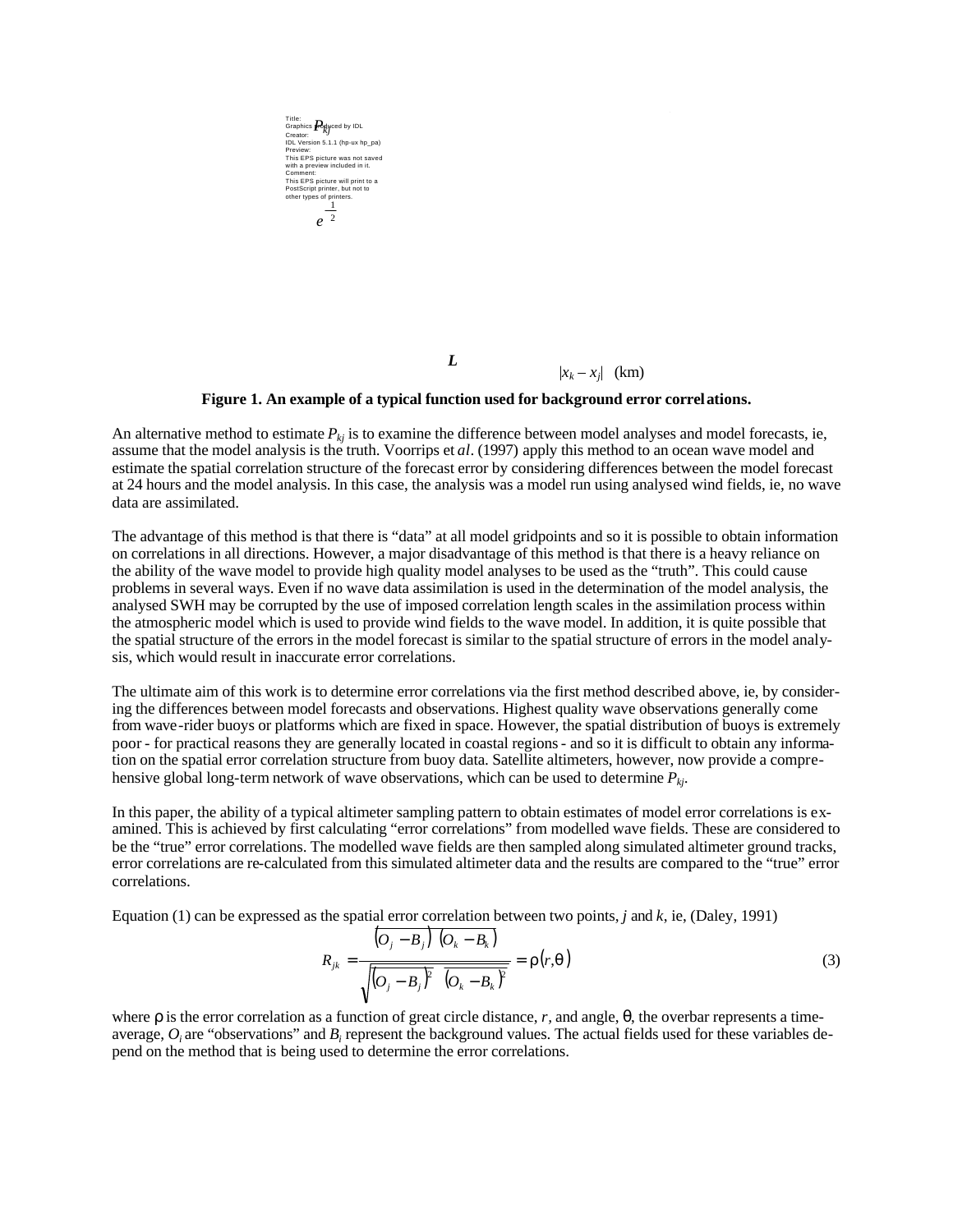# 3. ERROR CORRELATIONS FROM WAVE MODEL

The wave model used here is AUSWAM, a version of WAM cycle 4 (WAMDI Group, 1988, Komen *et al*., 1994) with cycle 2 physics (Snyder, 1981) and 3rd-order upwinding numerics. No wave data assimilation was used in the construction of the modelled wave fields used in this work. The domain spans the globe from 78 $^{\circ}$  N to 78 $^{\circ}$  S at 0.5 $^{\circ}$ spatial resolution. Fields of SWH are output every 6 hours. Other details of the wave model (eg, wind fields) are not relevant for this work and so are not listed here.

### 3.1 Correlation computations

A range of time periods and spatial domains were considered for the calculation of the wave model correlations. The size of the domain can play an important role because fields of SWH are typically not homogenous over the ocean. Generally, the larger the area considered, the larger the length scale of the correlation. On the other hand, on time scales of weeks to months, SWH can be assumed to be stationary, so the time period chosen has less of an impact on the correlation functions than the spatial domain. The selected time periods and domains were partly dictated by the altimeter sampling pattern.

The time period chosen needed to be long enough so that at any location, there were several repeat observations from the altimeter. It was also desirable to have it short enough to enable detection of any seasonality in the correlations. Thus a time period of three months was chosen. The spatial dimensions of the domain needed to be large enough so that prior and subsequent altimeter ground tracks could be used (this is discussed in detail later). However, the motivation for this work is data assimilation, and in data assimilation processes, one is most interested in what happens at small scales. A box size of  $20^{\circ}$  in latitude and longitude was found to be the best compromise between these two requirements.

For each pair of gridpoints *j, k* within the domain,  $R_{jk}$  was calculated according to Equation (3). Here,  $O_i$  are the 6hourly model SWH values and  $B_i$  is the model climatology, ie.

$$
B_i = \overline{O_i} = \frac{1}{N_i} \sum_{t=1}^{N_i} O_i(t)
$$
\n<sup>(4)</sup>

where  $N_t$  is the number of 6-hourly model fields within the 3-month time period. In addition, the great circle distance, *r* (km) and *q*, the great circle bearing (angle in degrees clockwise from North) between points *j* and *k* are calculated. Thus the "errors" considered here are in fact anomalies from a 3-month climatological average.

Correlations were averaged into  $1^{\circ}$  by 1 km bins. Figure 2(a) shows an example of the model error correlations for a box centred at (60W, 0N), ie, in the north-western Indian Ocean for the time period July - September 1998. Clearly,  $R_{jk} = R_{kj}$  and so the function is invariant under a 180<sup>o</sup> rotation.

This correlation function can be interpreted as follows. Consider a model gridpoint within this 20° box. Assume that at this gridpoint, at a particular time, the deviation in SWH from the model climatology is large. Then firstly, and most obviously, it can be seen that the SWH at gridpoints close to this gridpoint is also likely to deviate strongly from the climatology, whereas SWH at gridpoints further away is less likely to deviate strongly from the climatology.

For this particular region, the decay in the correlation function is slower in the zonal direction than the meridional direction, ie, correlations are larger in the east-west direction than the north-south direction. From this elongated shape of the correlation function, it can therefore be seen that a gridpoint  $x$  km to the east or west is more likely to have a large deviation from the climatology than a point *x* km to the north or south. Similarly, if SWH at this gridpoint is close to the climatology, then points to the east or west are more likely to be close to the climatological values than points to the north or south. The equivalent model error correlation using only every fifth model gridpoint is shown in Figure 2(b). It can be seen that although the resolution is coarser and there is a "banded" effect in the correlation function, the major features of this plot are similar to those in Figure 2(a).

# 3.2 Fitting to analytic functions

The calculated correlations  $r(r,q)$  were then fitted to analytic functions. A commonly used function in studies of surface pressure and temperature error correlations (Julian and Thiebaux (1975), Seaman (1982)) is: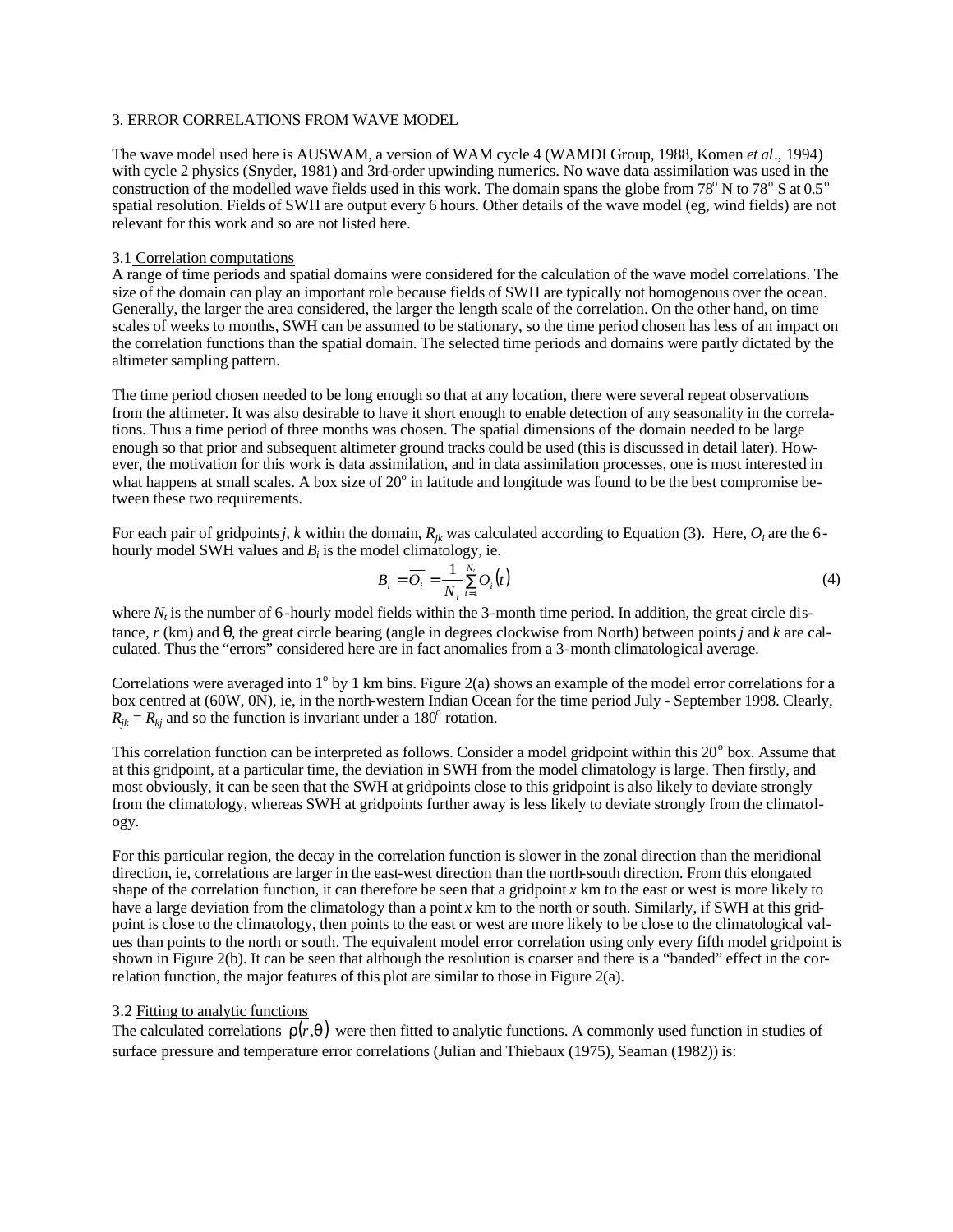

$$
\mathbf{r}(r, \mathbf{q}) = (a_4 \cos(a_5 d) + a_6 - a_4) \exp\{a_3 d\} \tag{5}
$$

where

$$
d^{2} = r^{2} \left( \frac{1}{a_{1}^{2}} \cos^{2}(\mathbf{q} - a_{2}) + a_{1}^{2} \sin^{2}(\mathbf{q} - a_{2}) \right)
$$
 (6)

The justification for including a cosine dependency is that often the temperature and pressure error correlation functions decay to negative values before returning to zero at longer distances. For SWH on the scales of interest here, this is not generally the case, so a simpler form for the correlation function can be considered by removing the cosine term. In addition, for the time being, the constraint that  $r<sub>(r=0)</sub> = 1.0$  is included. These simplifications are not vitally important because for this work it is not so much the actual *form* of the correlation function that is important, as the impact that the altimeter sampling pattern has on estimates of that form. The simplified function is:

$$
\mathbf{r}(r,\mathbf{q}) = \exp\{a_3 d\} \tag{7}
$$

with *d* given by Equation (6). This results in elliptical contours (which seems reasonable considering Figure 2) with the parameter  $a_1$  related to the eccentricity (*e*) of the ellipse,  $a_2$  gives the tilt of the ellipse (angle of the major axis in degrees from North) and  $a_3$  defines a length scale (or a rate of decay). The procedure used to find the best estimate for *a<sup>i</sup>* was a NAG Fortran library subroutine for finding an unconstrained minimum of a sum of squares. In particular,

$$
F(a_1, a_2, a_3) = \sum_{i=1}^{m} \left( \mathbf{r}(r_i, \mathbf{q}_i) - \exp\{a_3 d_i \} \right)^2 \tag{8}
$$

is minimised.

Figure 3 shows contours of the analytic functions that were found to be the best fit to the model error correlations shown in Figure 2. The best fit values for the parameters in this case are shown in Table1.

|                   | a <sub>i</sub> | a٠   | $1/a_{3}$ |
|-------------------|----------------|------|-----------|
| All points        | 1.50           | 86.0 | 2168.9    |
| Every fifth point | 1.50           | 85.0 | 2052.6    |

**Table 1. Parameter values for the functions contoured in Figure 3.**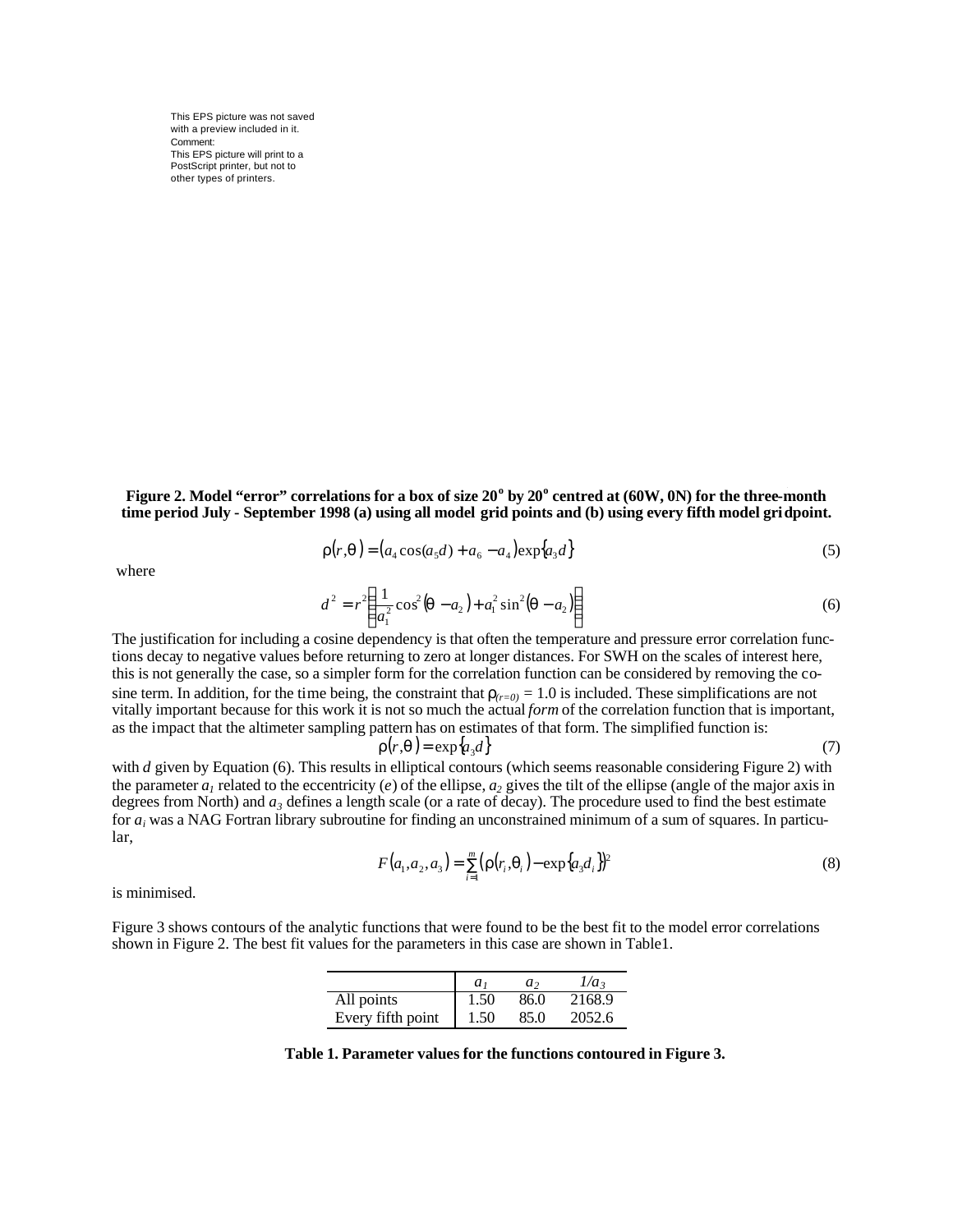Figures 2, 3 and Table 1 demonstrate that the thinning of the model data by using only every fifth gridpoint has only a minor effect on the results. So to reduce computational time, all further correlations were calculated using only every fifth model gridpoint.



**Figure 3. Best-fit analytic surfaces for the correlation functions shown in Figure 2. The solid line is for the case of all model gridpoints and the dashed line for the case using every fifth point.**

In addition to the anisotropic (2-D) fitting, the correlations were fit to isotropic (1-D) functions. Candidate functions were a Gaussian, equivalent to Equation (2):

$$
\mathbf{r}(r) = \exp\left\{-\frac{1}{2}\frac{r^2}{a_1^2}\right\} \tag{9}
$$

and a 2nd-order auto-regressive function:

$$
\mathbf{r}(r) = (1 + a_1 r) \exp\{-a_1 r\} \tag{10}
$$

Figure 4 shows the same correlations as in Figure 2 (b) but as a function of distance alone, along with the best fit 1- D functions. Overall, it was found that the 2nd-order auto-regressive function was a better fit to the correlations than the Gaussian. For the remainder of this paper, only the auto-regressive function is considered. The fact that Equation (10) is a better fit for the isotropic case than Equation (9) may indicate that the best fit anisotropic function is an auto-regressive function with angle-varying distance, ie, Equation (10) with *r* given by *d* in Equation (6). However, this is not considered here.

The best fit value for the parameter  $a<sub>l</sub>$  in the 1-D case (ie, the value of  $a<sub>l</sub>$  in Equation (10) represented by the long dashes in Figure 4) was found to be  $a_1 = 1.035 \times 10^{-3}$ . The error correlation length scale is defined as  $\frac{1}{a_1}$  $\frac{1}{a_1}$  and in

this case is approximately 966 km.

Graphics produced by IDL Creator: IDL Version 5.1.1 (hp-ux hp\_pa) Preview: This EPS picture was not saved with a preview included in it. Comment: This EPS picture will print to a PostScript printer, but not to other types of printers.

**Figure 4. One-dimensional correlations for the same area and time period as in Figure 2(b). The dotted line is the best fit Gaussian curve and the dashed line is the best fit auto-regressive curve.**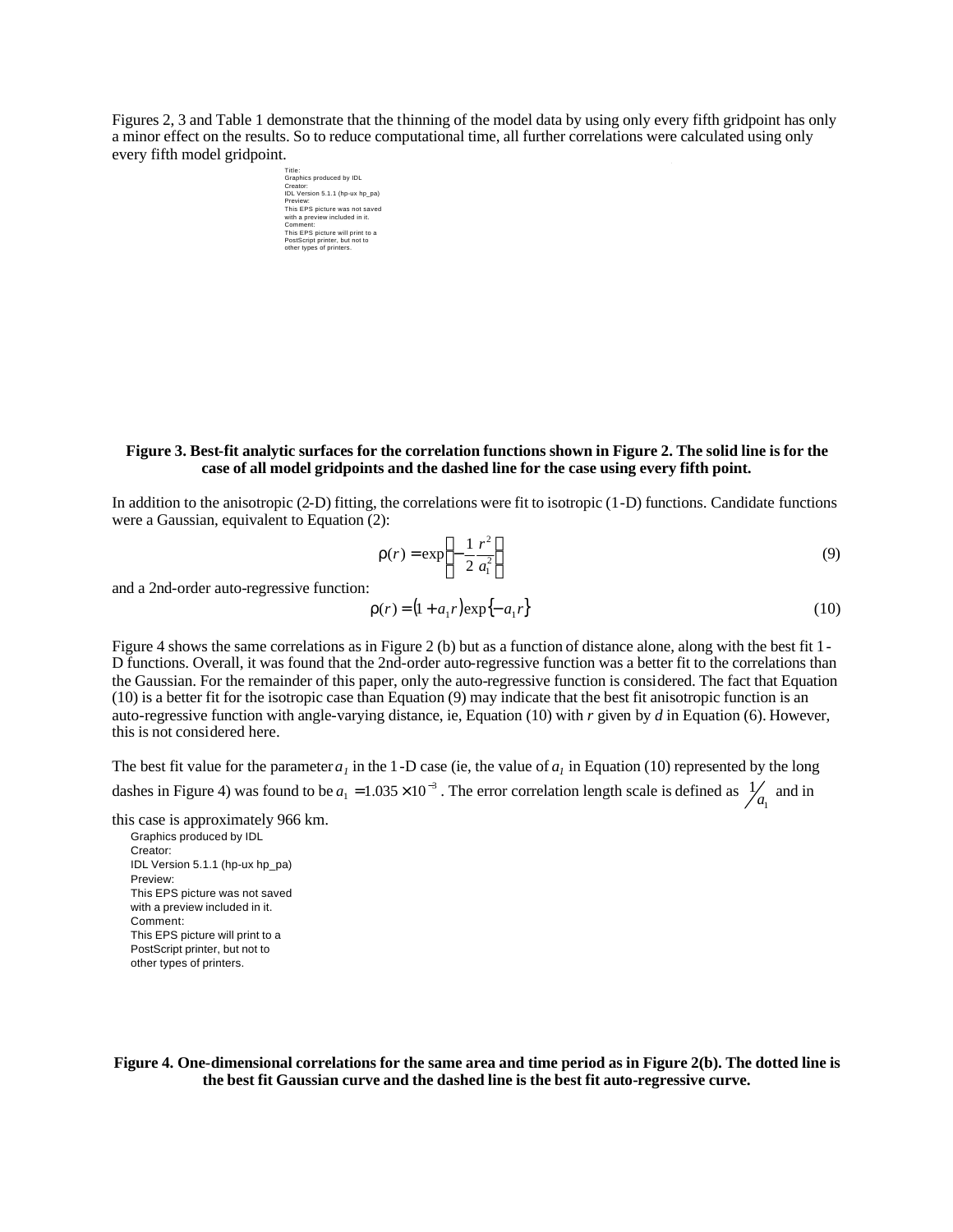### 3.3 Regional effects

Model error correlations were calculated as described above for 20 $\sigma$  boxes at 10 $\degree$  intervals over the globe for the three-month time period July - September 1998. Best fit curves for both the isotropic and anisotropic cases were determined for each box. Correlations for an additional time period (Jan – Mar 1999) were also calculated, however, the details are not presented here, for brevity.

### *3.3.1 Isotropic case*

Figure 5 shows how the 1-D error correlation length scale ( $\frac{1}{a_1}$  $\frac{1}{a_1}$  in Equation (10)) varies over the globe for this time

period. It can immediately be seen that the length scale varies quite significantly in space.<br>
This EPS picture was not saved

with a preview included in it. Comment: This EPS picture will print to a PostScript printer, but not to other types of printers.

# **Figure 5. One-dimensional error correlation length scale (km) from modelled SWH fields over the globe for 20<sup>o</sup> boxes at 10<sup>o</sup> intervals for the time period July to September 1998**.

The longest scales are to be found in the northern Indian Ocean (Arabian Sea) and in the eastern equatorial Pacific. Longer scales imply that the model deviates from the climatology on a large spatial scale. This means that areas of anomalously high or low SWH are large during this time period. The area of long length scales in the Arabian Sea is associated with the Indian Monsoon. From May to September, winds in this region blow persistently from the southwest, and so during this time period, the fetch for this area is relatively long, stretching along the East African coast. Thus an area of persistently high SWH develops in the Arabian Sea (Young, 1999). The size of the correlation length scales in Figure 5 reflects this.

The shortest length scales (< 500 km) can be seen on the western boundaries of the ocean basins and also in the Southern Ocean in a band of short scales around 40°S. The short scales in this area reflect the size of the storm areas that propagate from west to east along this latitude band.

### *3.3.2 Anisotropic case*

The correlation functions shown in Figures 2 and 3 indicate that the model error correlation is clearly not isotropic. An indication of the anisotropy of a particular correlation function can be obtained from inspecting just one contour level, since each contour holds the same information on the eccentricity and tilt of the ellipse. Figure 6 shows the 0.5-level contour of the anisotropic model error correlations for each  $20^{\circ}$  box.

The relative size of each ellipse corresponds well to the 1-D length scales shown in Figure 5. In particular, note that the largest ellipses occur in the Eastern Pacific and the Arabian Sea. Overall, it can be seen that there is generally a large amount of anisotropy in the error correlations. Areas that are particularly anisotropic are the Indian Ocean to the west of Australia and the Pacific Ocean to the west of South America. If the actual model errors have the same structure as the anomalies shown here, this may have implications for current data assimilation schemes, which use simple isotropic correlation functions.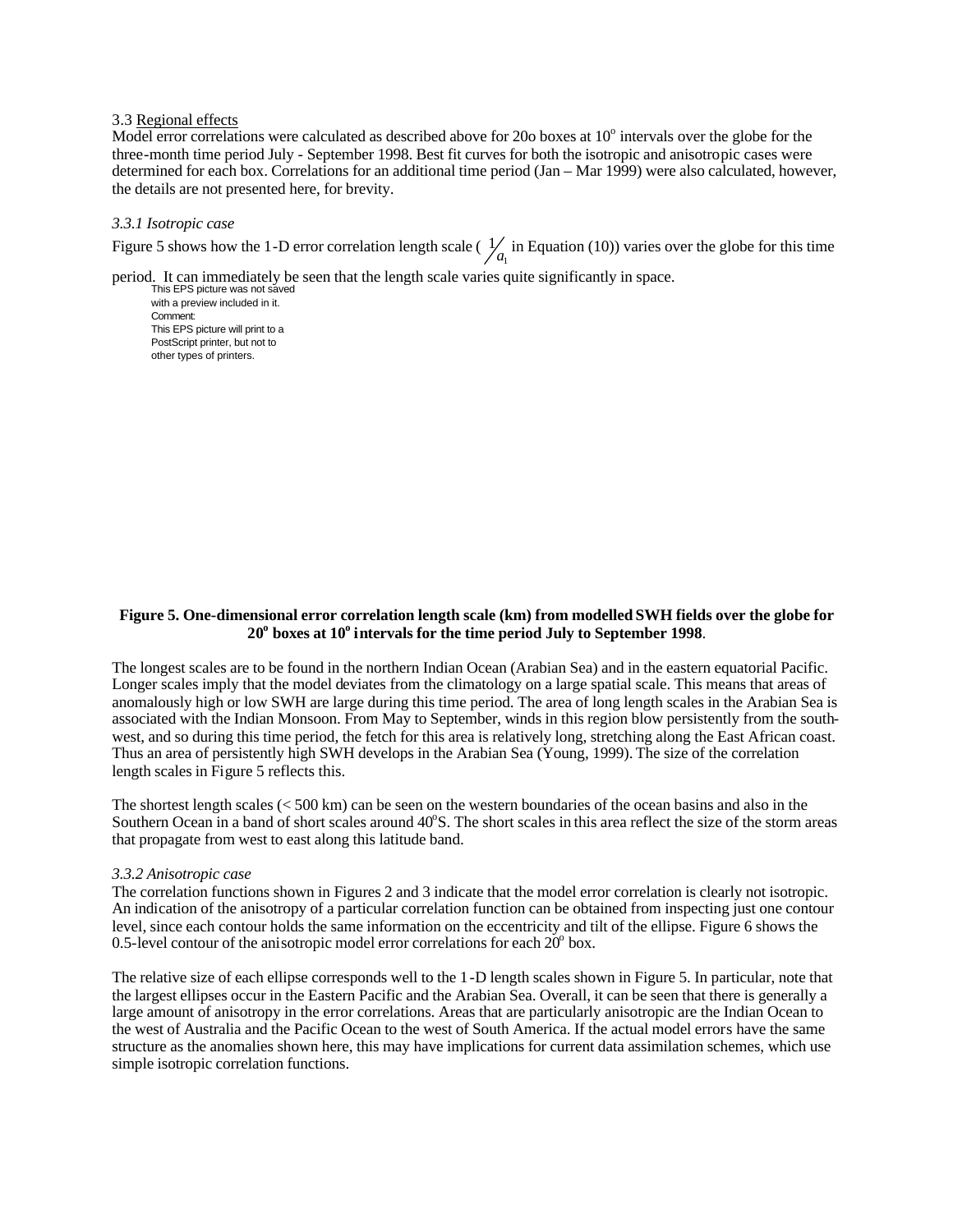

## 4. ERROR CORRELATIONS FROM SIMULATED ALTIMETER DATA

Altimeter ground tracks (ie, latitude, longitude and time) were created for a satellite with an altitude of 788 km and an orbital inclination of 108°. These are the parameters of the GEOSAT mission. The repeat period of the GEOSAT altimeter is 17.05 days. This means that within a three-month period, each ground track will be sampled 5 or 6 times. The orbital period of the satellite, ie, the time between subsequent ascending (or descending) equator crossings is approximately 100 minutes. The along-track spacing of observations was set to be 20 km.

A set of ground tracks was generated for every 20° box for the three-month period described above. For each box, the background field (ie, the model climatology) and the 6-hourly model fields were interpolated to the simulated altimeter observation locations. Bilinear interpolation was required for the background fields (two space dimensions) and trilinear interpolation for the 6-hourly model fields (two space dimensions plus time). Figure 7 shows an example of a model background field and a set of altimeter ground tracks.

| Graphics produced by IDL<br>Creator:                       |  |  |  |
|------------------------------------------------------------|--|--|--|
| IDL Version 5.1.1 (hp-ux hp_pa)                            |  |  |  |
| Preview:<br>This EPS picture was not saved                 |  |  |  |
| with a preview included in it.                             |  |  |  |
| Comment:                                                   |  |  |  |
| This EPS picture will print to a                           |  |  |  |
| PostScript printer, but not to<br>other types of printers. |  |  |  |
|                                                            |  |  |  |
|                                                            |  |  |  |
|                                                            |  |  |  |
|                                                            |  |  |  |
|                                                            |  |  |  |
|                                                            |  |  |  |
|                                                            |  |  |  |
|                                                            |  |  |  |
|                                                            |  |  |  |
|                                                            |  |  |  |
|                                                            |  |  |  |
|                                                            |  |  |  |
|                                                            |  |  |  |
|                                                            |  |  |  |
|                                                            |  |  |  |
|                                                            |  |  |  |
|                                                            |  |  |  |
|                                                            |  |  |  |
|                                                            |  |  |  |
|                                                            |  |  |  |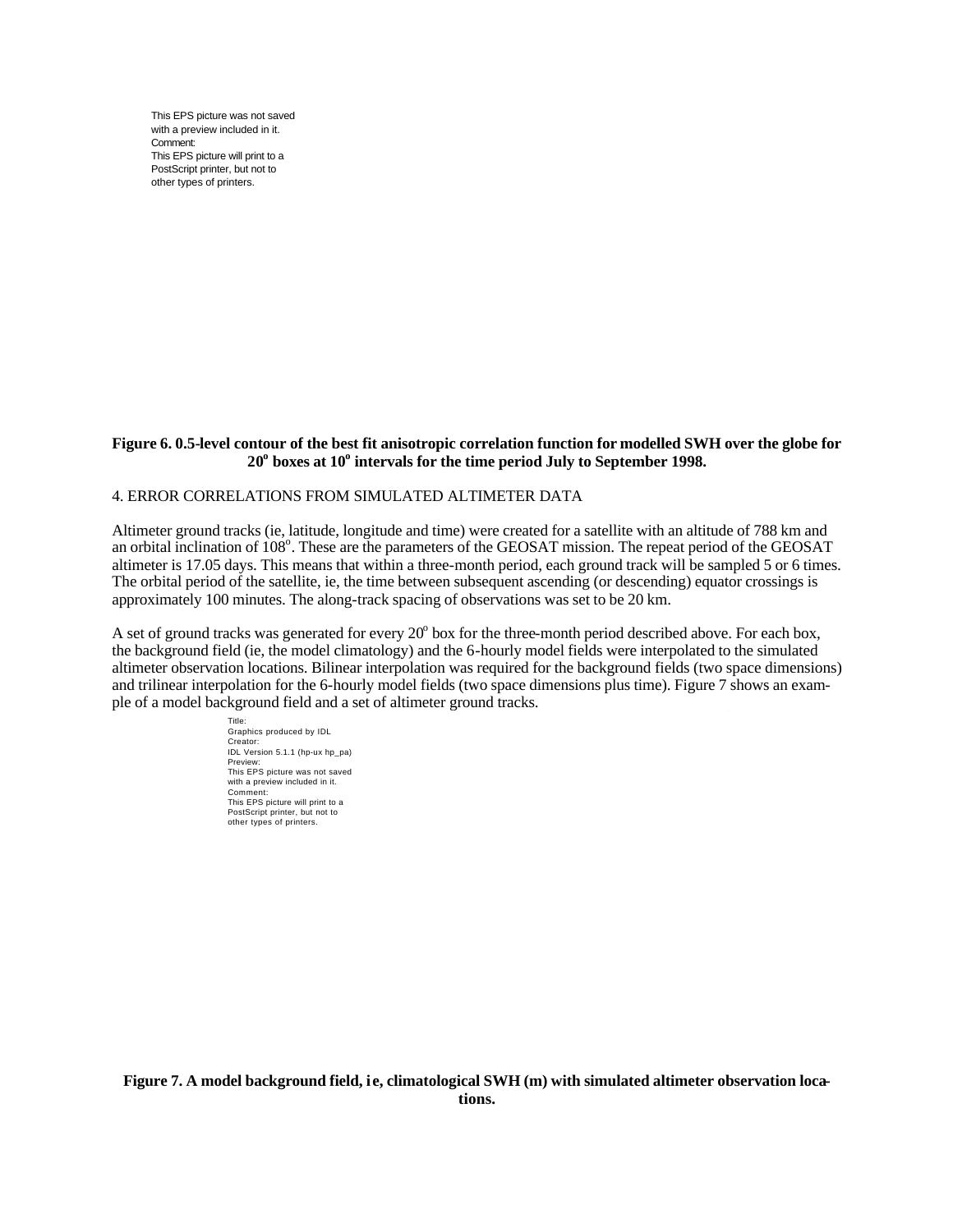The calculation of error correlations from the simulated altimeter data is complicated by the fact that an altimeter dataset represents a time series and few of the observations can be considered to be simultaneous. To calculate a correlation between two observation locations *j* and *k* according to Equation (3), there are two criteria that must be satisfied:

- 1. There must be simultaneous observations at each location. This is easily satisfied for the model fields, but for altimeter data, there are *no* observations that are simultaneous. However, simultaneous can be defined as: occurring within a short enough time period (say, *tmax*) so that the field of interest does not vary significantly. This is discussed further below
- 2. Not only must criterion 1 be satisfied, but it must also be satisfied more than once within the time period of interest. If there is only one observation at each location then  $R_{ik}$  reduces to the trivial case of  $R_{ik} = 1$ . This is one of the reasons a time period of three months was chosen, as opposed to a shorter time period.

The temporal distribution of the altimeter observations within a 20 $^{\circ}$  box on the earth's surface is complex. For a 20 $^{\circ}$ box near the equator, one overpass takes approximately 6 minutes. If this is, say, an ascending pass, then the time to the next observation within the box depends on whether the next ascending pass falls within the box or not. If it does, then the time to the next overpass is approximately 100 minutes (ie, the orbital period). If the next ascending pass falls outside the box, then the next observation falling within the box will come from a descending pass. This will occur after the earth has gone through half a rotation period (ie, 12 hours) and so the time to the next observation within the box may be either approximately 10.8 hours or 12.5 hours.

The combination of the two criteria outlined above and the complexities of the altimeter sampling pattern means that if  $t_{max} = 15$  minutes, then the set of data-pairs between which correlations can be calculated consists of only alongtrack combinations. This severely limits the amount of directional information on the correlations. However, if *tmax* is extended to 2 hours then this allows the inclusion of subsequent (or prior) same-direction ground-tracks. This provides additional information in the zonal direction.

The disadvantage of using *tmax* = 2 hours is that there is the possibility that the SWH field will have altered within the 2 hour period, and this may then corrupt the correlation calculations. Situations in which the SWH field would be expected to alter the most rapidly are those in which the wind speed and/or wind direction changes abruptly. The time-scale of the response of the mean wave direction to a change in wind direction has been shown to be greater than 5 hours (Günther *et al*., 1981, Komen *et al*., 1994). This indicates that 2 hours is a reasonable time period during which it can be assumed that the SWH field will not change significantly.

Following Equation (3), error correlations were calculated from the simulated altimeter data for all  $20^{\circ}$  boxes over the globe at  $10^{\circ}$  intervals. For these calculations,  $B_i$  is the model climatology interpolated to the altimeter observation locations, and the  $O_i$  are the simulated altimeter observations. The time average is the sum over the number of timelevels for which observations occur at both locations *j* and *k.* These correlations were then fitted to the same analytic functions used for the model error correlations (Equation (10) for the 1-D case and Equation (7) for the 2-D case).

Figure 8 (a) shows an example of the error correlations from the model, ie, the "true" error correlations and 8(c) and (e) show the equivalent error correlations for the altimeter sampled case for the two different values of *tmax.* The best fit analytic surfaces are shown in the bottom panels. This case is for a box centred at (70W, 20S), in the central Indian Ocean. Table 2 gives the values of  $a_i$  for each case.

|                          | a <sub>i</sub> | a,    | $1/a_{3}$ |
|--------------------------|----------------|-------|-----------|
| Model                    | 1.92           | 123.4 | 1737.1    |
| Alt. $t_{max} = 15$ min. | 3.46           | 169.4 | 1679.6    |
| Alt. $t_{max} = 2$ hrs   | 2.32           | 132.2 | 1908.3    |

### **Table 2. Parameter values for the surfaces shown in Figure 8(b), (d) and (f).**

Consider first the altimeter case with  $t_{max} = 15$  minutes (Figure 8(c) and (d)). The first point to note is that as opposed to the true error correlations, the correlations using the simulated altimeter data do not look much like an ellipse. Correlations are calculated only between along-track data pairs, so there is little information available on the value of the correlations in the east-west direction. Some basic features are still evident, however. The correlations are higher at shorter scales and the correlations in the north-west corner are lower than in the south-west corner. This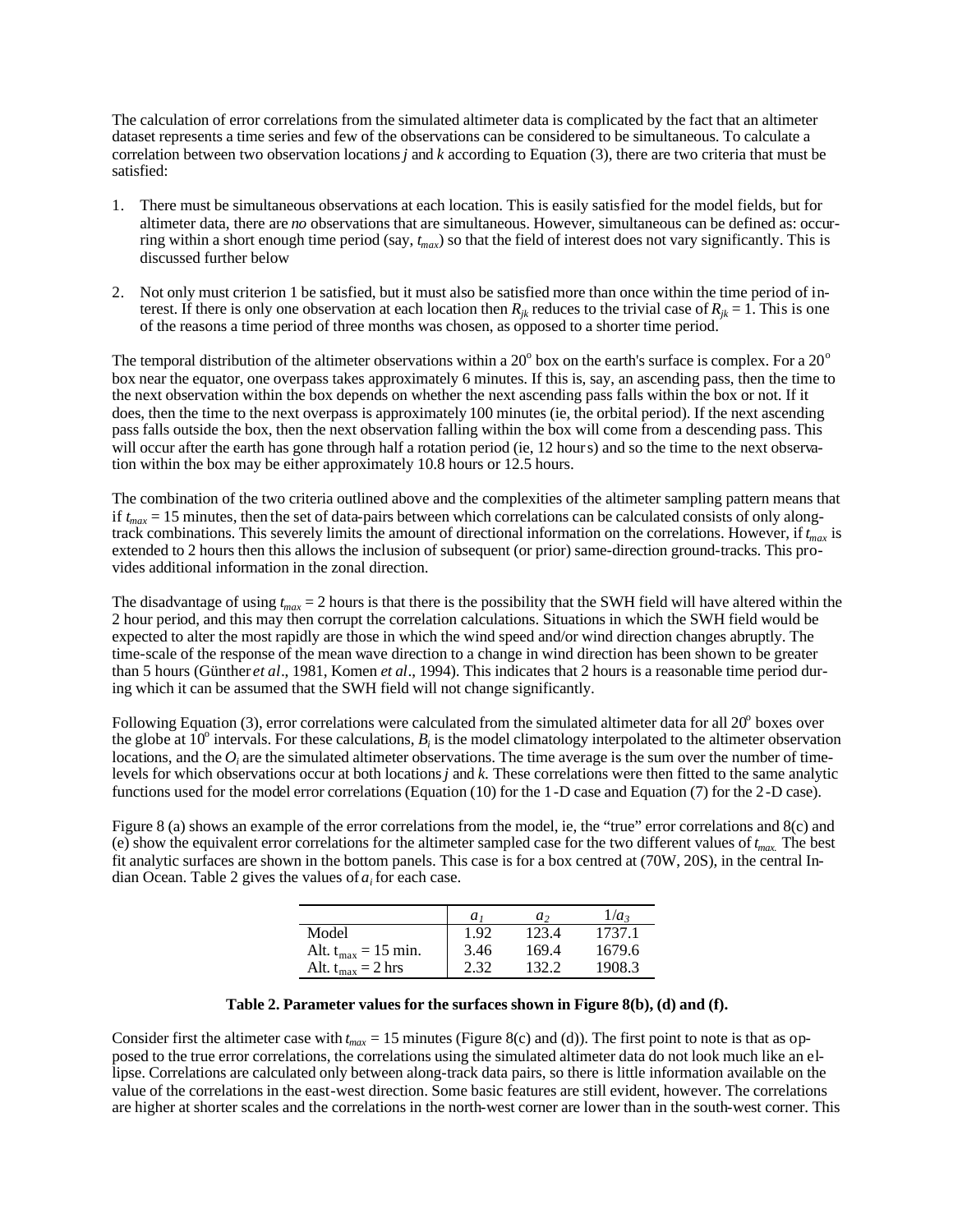Graphics produced by IDL Creator: IDL Version 5.1.1 (hp-ux hp\_pa) Preview: This EPS picture was not saved with a preview included in it. Comment: This EPS picture will print to a PostScript printer, but not to other types of printers.

Figure 8. (a) Model error correlations for a 20<sup>°</sup> box centred at (70W, 20S) for the time period July to Septem**ber 1998. (b) Best fit to the correlations shown in (a). (c) Same as (a) but using data from simulat ed altimeter**  ground tracks and calculating correlations with  $t_{max}$  = 15 minutes. (d) Best fit to the correlations shown in (c). **(e) Same as (a) but using data from simulated altimeter ground tracks and calculating the correlations with**   $t_{max}$  = 2 hours. (f) B est fit to the correlations shown in (e).

leads to an analytic function for which the main features have some similarity to those of the model correlations. In particular, the major axis of the ellipse is in the correct quadrant and the decay rate/length scale is similar.

Figure 8(e) and (f) show how the correlations change with the inclusion of subsequent/prior ground tracks, ie.  $t_{max}$  = 2 hours. The best fit analytic function is now considerably closer to that of the model error correlation and this is reflected in the  $a_i$  values. Although  $a_3$  is now slightly further from the "true" value,  $a_1$  and  $a_2$  are quite close to those of the model error correlations.

In Figure 9 the equivalent plots for the 1-D correlations along with the best fit auto-regressive curves are shown. The value of  $\frac{1}{a_1}$  $\frac{1}{a_1}$  in each case is shown in Table 3. Note the two distinct tails in the model error correlations, represent-

ing the higher values in the south-eastern quadrant and lower values in the north-eastern quadrant of the 2-D correlations. With the *tmax* = 2 hour case, the extra correlation values at large values of *r* (ie. correlations between observations from different ground tracks) are not in general close to those of the model, but they do force the fitted curve to be closer to the "true" correlation function.

|                         | 1/a <sub>I</sub> (L) |
|-------------------------|----------------------|
| Model                   | 692.9                |
| Alt $t_{max} = 15$ min. | 566.5                |
| Alt $t_{max} = 2$ hrs   | 610.4                |

**Table 3. Parameter values for the curves shown in Figure 9.**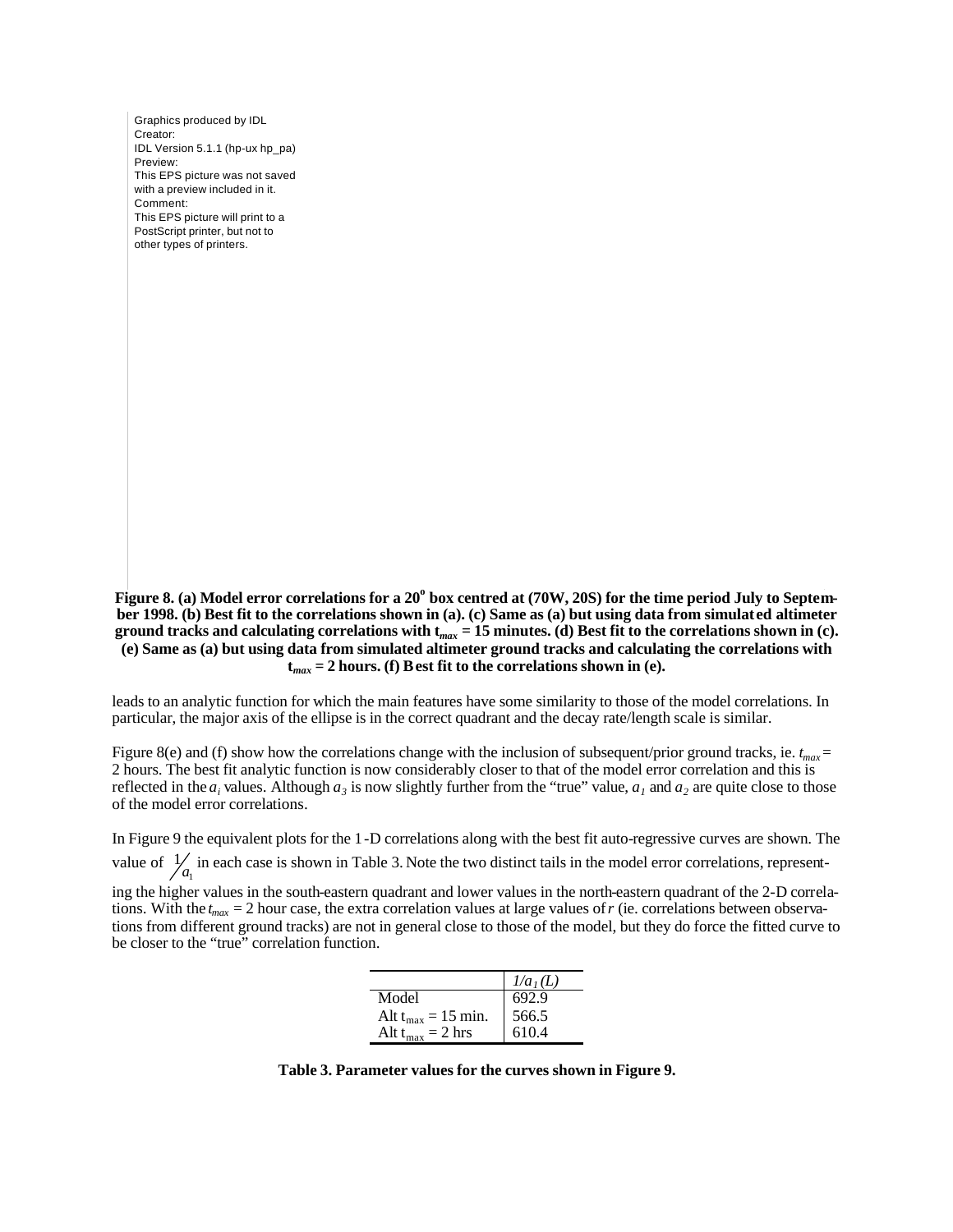

### **Figure 9. Same as Figure 8 but for isotropic fitting. The dashed line in each panel represents the best fit autoregressive function. (a) Correlations from model output. (b) Correlations from simulated altimeter data with**   $t_{max}$  = 15 minutes. (c) Correlations from simulated altimeter data with  $t_{max}$  = 2 hours

The model error correlation length scale is defined to be the true length scale,  $L$ , and in this case,  $L = 692.9$ . The length scale obtained from simulated altimeter data with *tmax* = 2 hours (*Lalt\_2hr*) underpredicts the true length scale by approximately 12%. Similarly, the length scale obtained from simulated altimeter data with *tmax* = 15 minutes  $(L_{alt\;I5min})$  underpredicts the true length scale by approximately 18%. These values are fairly typical and will be discussed further in Section 5.

#### 4.1 Regional effects

As in the case of the modelled wave fields, correlations were calculated for all 20<sup>°</sup> boxes over the globe for the same 3-month time period from simulated altimeter data. In this section, only the case with *tmax* = 2 hours is presented.

#### *4.1.1 Isotropic case*

Figure 10 shows how *L*<sub>alt 2hr</sub> varies over the globe for this 3-month time period. Comparing this to Figure 5, it can be seen that most of the main features are evident. In particular, the longest scales occur in the Eastern Pacific and the Arabian Sea, and a band of short scales appears in the Southern Ocean, although in this case it occurs at around 30°S. In addition, the pattern in the Atlantic Ocean (N and S) is very similar in the two plots. There are a few obvious anomalies occurring south of Japan and west of Tasmania. In these areas, *Lalt\_2hr* is considerably larger than *L*. These anomalies are basically a result of the full model error correlation having a different shape at short scales and at long scales. Detailed discussion of these cases is not presented here, due to space constraints.

#### *4.1.2 Anisotropic case*

The fitting of anisotropic functions to the correlations from the simulated altimeter data is now considered. Figure 11 shows the 0.5 level contour of the error correlations from the simulated altimeter data with  $t_{max} = 2$  hours for each 20<sup>°</sup> box. Comparing this to Figure 6 it can be seen that there are many locations where the ellipses are very different to the model ellipses. In many regions, the contours are not closed - this indicates that  $a<sub>l</sub>$  is too big. On the other hand, there are some encouraging similarities between the plots.

The most eccentric ellipses are generally found in the eastern equatorial Pacific. South of the equator, these are generally tilted in the right direction. In the northernmost and southernmost regions the comparison is relatively good ie,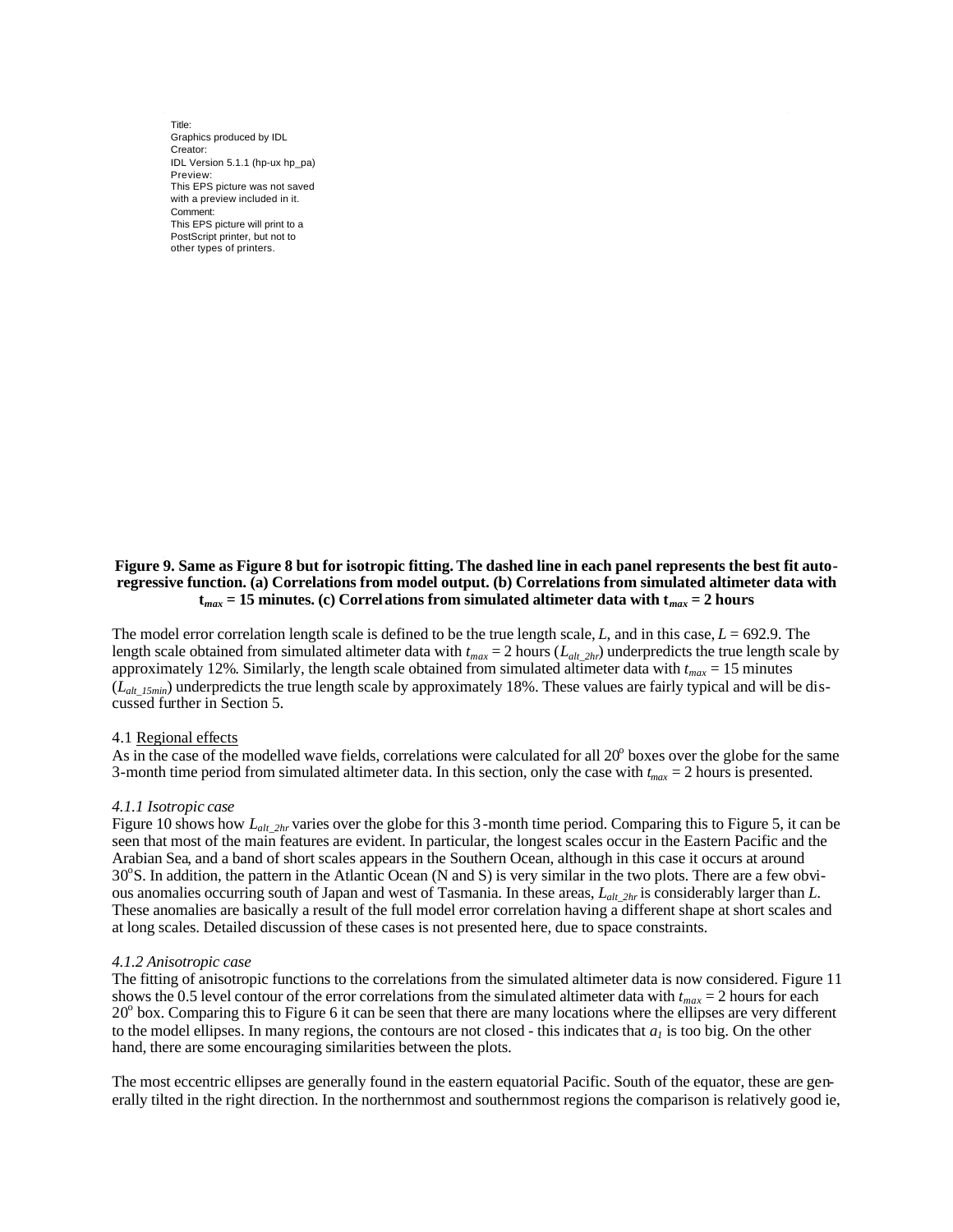

**Figure 11. Same as Figure 6 but for correlations calculated from simulated altimeter data.**

the size of the ellipses is about right and they are generally isotropic or slightly north-south elongated. The improved performance of the altimeter sampling pattern at higher latitudes is partly due to the higher density of observations in these regions, and also due to their distribution. The convergence of meridians means that the altimeter ground tracks become more east-west aligned at higher latitudes (see Figure 7). This means that at higher latitudes, the datapairs for the correlation calculations occur over a much larger range of angles and so there is more information available on the correlations in the east-west direction.

# 5. DISCUSSION

In this section, the 1-D correlation length scales from the simulated altimeter data are examined further. Figure 12 shows the difference between *L* and *Lalt\_2hr* as a percentage of *L*. Over most of the ocean, the altimeter sampling pattern causes the length scale to be underpredicted (lighter shading). The areas where *L* is underpredicted by the largest amount are generally near the centres of ocean basins, while areas where the altimeter overpredicts the length scale are generally near the coast, or along the southernmost latitude band.

The solid line in Figure 13 shows a histogram of the differences shown in Figure 12. Results from the second time period (Jan – March 1999) are also included here (the results are very similar for both time periods). Boxes with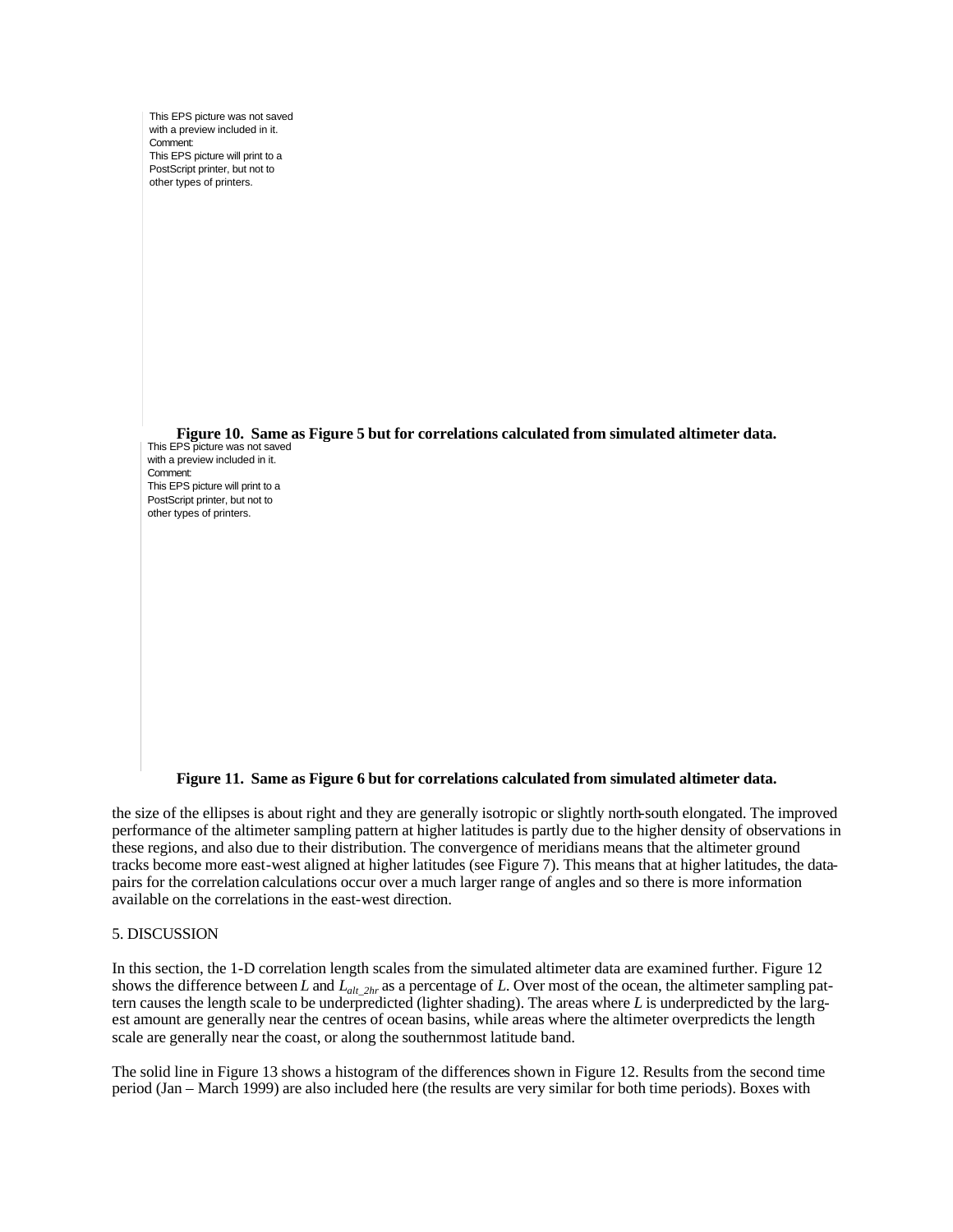**Figure 12. Difference (as a percentage of the true correlation length scale) between Figure 10 and Figure 5.** 

Graphics produced by IDL Creator: IDL Version 5.5 (hp-ux hp\_pa) Preview: This EPS picture was not saved with a preview included in it. Comment: This EPS picture will print to a PostScript printer, but not to other types of printers.

# **Figure 13. Histogram of the differences between** *L* **and** *Lalt\_2hr* **(solid line) and** *L* **and** *Lalt\_15min* **(dashed line) as a percentage of** *L* **for two 3-month time periods.**

significant amounts of land are not considered. The mean difference is about 10.5%, suggesting that a possible course of action might be to calculate *L*<sub>alt</sub> <sub>2hr</sub> and then increase it by 10.5% to obtain the true correlation length scale. (Strictly speaking this should be 11.7% since if  $L_{alt_2hr} = 89.5\%L$  then  $L = 111.7\%L_{alt_2hr}$ ). However, the standard deviation here is relatively large (20.4%) indicating that there is not much confidence in this method.

The two anomalies referred to in the previous section showed that the inclusion of prior and subsequent altimeter ground tracks may, in certain situations, degrade the estimation of *L*. Since a method is sought which provides a consistent correction to *Lalt*, and not necessarily the method that produces values closest to the true *L*, it is worthwhile to examine here the estimates of *Lalt\_15min*.

The global distribution of *Lalt\_15min* and the global distribution of differences (not shown here) are very similar qualitatively to Figures 10 and 12. The corresponding histogram of the differences is shown in Figure 13 (dashed line). The mean difference between *L* and  $L_{alt\text{ 15min}}$  is 14.0%, ie, it is larger on average than the difference between *L* and  $L_{alt2hr}$ . However the standard deviation for the 15-minute case is 18.5%. Thus a more confident estimate of the true correlation length scale can be obtained by calculating *Lalt\_15min* and increasing it by 16.3%.

The amount by which the altimeter underpredicts (or overpredicts) the 1-D correlation scale should be a function of the shape of the true 2-D correlation function. If the 2-D correlation is isotropic, then the correlation length scale is the same in all directions, and the limited sampling of the surface by the altimeter should not have any impact on the determination of the length scale. As the 2-D correlation function becomes more anisotropic, and the ellipses become more eccentric, then the underprediction of *L* by the altimeter becomes dependent upon the angle between the altimeter ground tracks and the major axis of the ellipse.